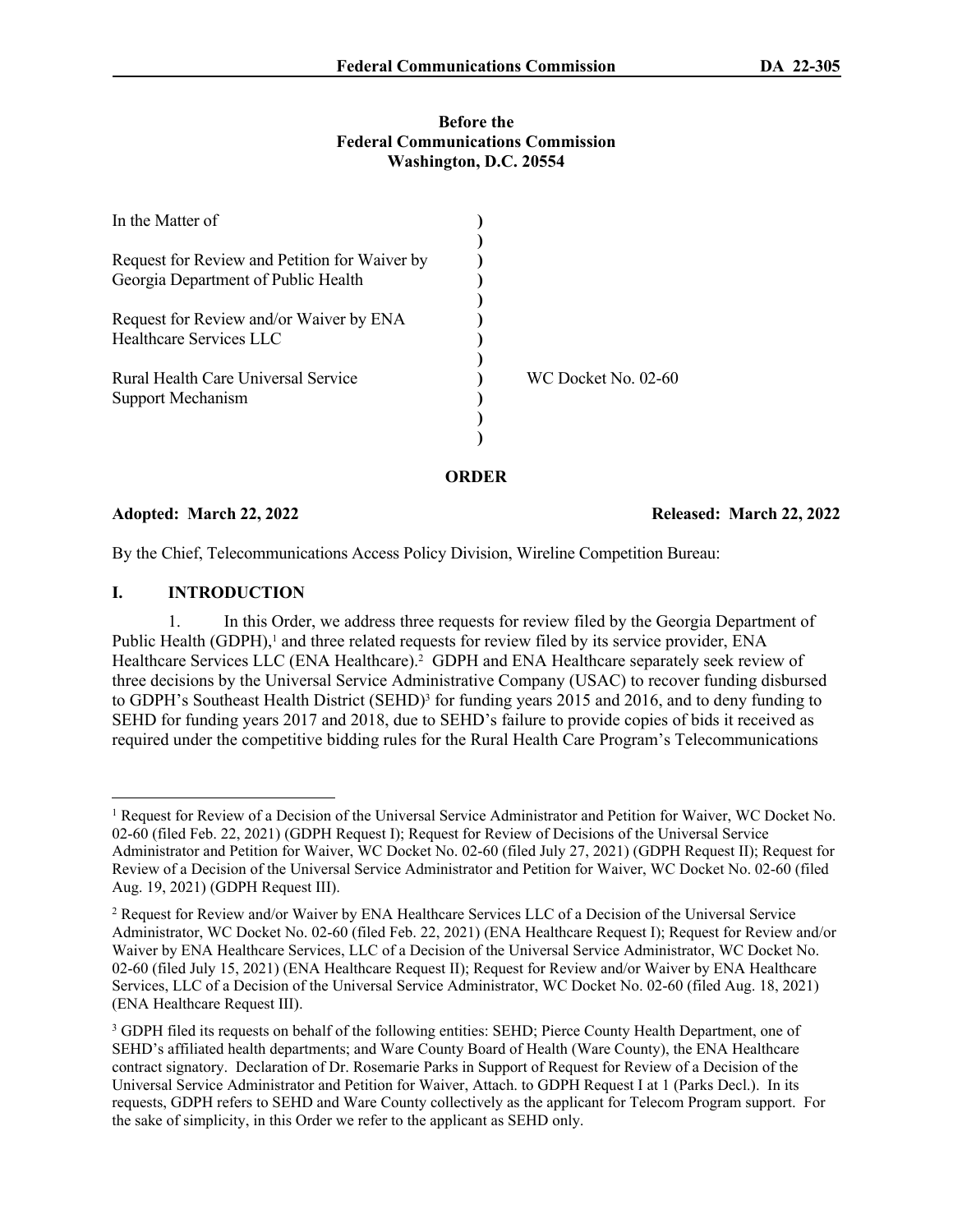(Telecom) Program.<sup>4</sup> GDPH and ENA Healthcare also seek review of USAC's decision to deny funding for a subset of funding year 2017 funding requests due to SEHD's failure to submit sufficient documentation that the urban rate used to calculate Universal Service Fund support complied with the Commission's rules.<sup>5</sup> In the alternative, GDPH and ENA Healthcare request waiver of the competitive bidding and urban rate rules as applied by USAC in its decisions.

2. Based on our *de novo* review of the record and the special circumstances presented here, we find that good cause exists for a limited waiver of our competitive bidding rules.<sup>6</sup> We therefore remand the funding requests listed in Appendices A, B, and C to USAC for further action consistent with this waiver. We separately grant the petitioners' requests for review as they pertain to the subset of funding year 2017 FRNs and instruct USAC to calculate the funding commitment amounts for these FRNs using the documented urban rate submitted by SEHD in its appeal.<sup>7</sup>

#### **II. BACKGROUND**

3. The Telecom Program allows eligible rural health care providers to apply for universal service support for eligible services.<sup>8</sup> The Telecom Program rules generally require that entities seek competitive bids for services eligible for support.<sup>9</sup> In accordance with the Telecom Program's competitive bidding rules, an applicant must initiate the competitive bidding process by submitting a service request using an FCC Form 465 (Description of Services Requested and Certification Form) to USAC for posting on the USAC website.<sup>10</sup> After the FCC Form 465 is posted by USAC, and following a period of at least 28 days, the applicant may enter into a contract with its selected service provider and submit a funding request using an FCC Form 466 (Funding Request and Certification Form).<sup>11</sup> Section 54.603(b)(4) of the Commission's rules requires that, as part of its funding request, the applicant include copies of the responses or bids received in response to the request for service.12 USAC uses the FCC

<sup>5</sup> GDPH Request II at 17-18; ENA Healthcare Request II at 18-20 (requesting review of USAC Decision II as it pertains to USAC's denial of funding based on insufficient urban rate documentation). The subset of 17 FRNs with urban rates deemed insufficiently documented are identified by an asterisk in Appendix B.

6 The Wireline Competition Bureau is required to conduct *de novo* review of requests for review of decisions issued by USAC. 47 CFR § 54.723(a).

9 *Id*. § 54.603(a) (2018).

<sup>10</sup> *Id*. § 54.603(b) (2018).

<sup>11</sup> *Id.* § 54.603(b)(3) (2018).

<sup>4</sup> *See* Letter from Rural Health Care Division, Universal Service Administrator Company to Dr. Rosemarie D. Parks, District Health Director, Southeast Health District 9-2 (Dec. 23, 2020) (denying appeal to rescind recovery of funding disbursed for funding years 2015 and 2016) (USAC Decision I); Letter from Rural Health Care Division, Universal Service Administrator Company to Dr. Rosemarie D. Parks, District Health Director, Southeast Health District 9-2 (May 28, 2021) (denying appeal to reverse denial of funding for funding year 2017) (USAC Decision II); Letter from Universal Service Administrator Company to Dr. Rosemarie D. Parks, District Health Director, Southeast Health District 9-2 (June 20, 2021) (denying appeal to reverse denial of funding for funding year 2018 (USAC Decision III). The funding request numbers (FRNs) affected by USAC Decision I, USAC Decision II, and USAC Decision III are listed in Appendices A, B, and C, respectively.

<sup>7</sup> *See* GDPH Request II Exhibit 3, Letter from Dr. Rosemarie D. Parks, District Health Director, Southeast Health District 9-2 to Universal Service Administrative Company, Rural Health Division (Apr. 27, 2021) (SEHD Urban Rate Letter).

<sup>8</sup> *See* 47 CFR §§ 54.600-54.625 (2018). The prior Telecom Program rules cited herein reflect the rules in effect at all times relevant to this proceeding.

<sup>&</sup>lt;sup>12</sup> *Id.* § 54.603(b)(4) (2018). The requirement that applicants submit copies of each bid received is now contained in section 54.623(a)(3) of our rules, 47 CFR  $\S$  54.603(a)(3).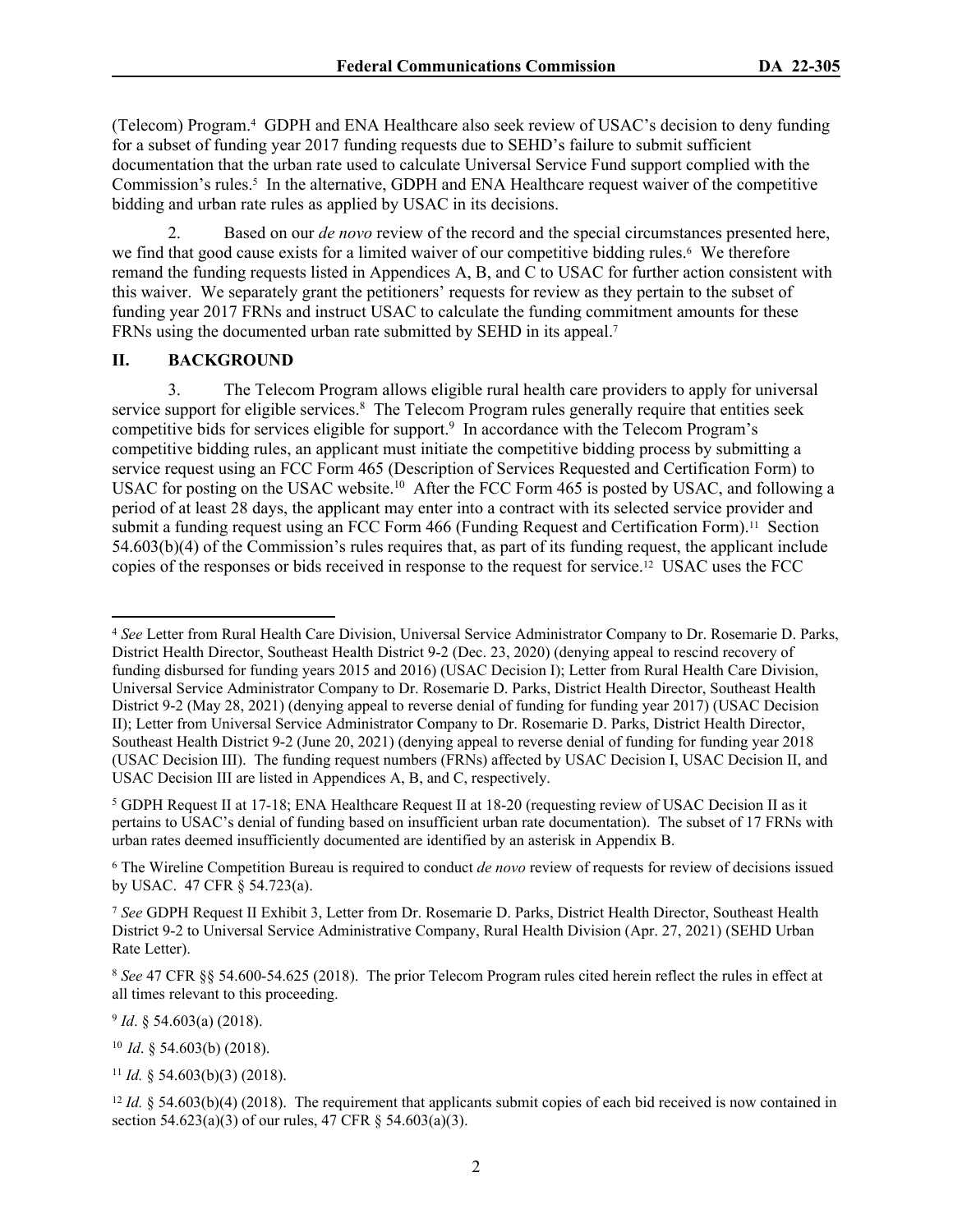Form 466 and supporting documentation to determine, among other things, the appropriate support payments from the Universal Service Fund.

4. The Telecom Program rules set the amount of universal service support provided for an eligible service as the difference, if any, between the urban rate and the rural rate charged for that service.<sup>13</sup> The urban rate is a rate no higher than the highest tariffed or publicly available rate charged to a commercial customer for a functionally similar service in any city with a population of 50,000 or more in the relevant state.14 Telecom Program applicants are required to submit documentation to support the urban rate(s) reported on their FCC Forms 466 submitted to USAC.<sup>15</sup>

5. GDPH is the lead agency for the state of Georgia in preventing disease, injury, and disability, promoting health and well-being, and preparing for and responding to disasters from a health perspective.16 GDPH is comprised of 18 public health districts, including SEHD, which is itself tasked with promoting and protecting the health of citizens of southeast Georgia and enhancing their quality of life.<sup>17</sup> ENA Healthcare is a licensed telecommunications company serving the communications needs of rural health care customers.18 In 2018, ENA Healthcare merged with TeleQuality Communications, LLC (TeleQuality), the carrier selected by SEHD to provide the services that are the subject of this proceeding.<sup>19</sup>

6. In 2015 SEHD sought guidance from USAC regarding competitive bidding for potential plans to move more than 200 circuits from an existing network hub to a rural location in Pierce County, Georgia.20 Although SEHD was prepared to submit its FCC Form 465 by October 2015 for the new network with an anticipated service commencement date of July 1, 2016 (*i.e.*, the first day of funding year 2016), USAC's online application portal as it existed at the time did not allow applicants to submit FCC Forms 465 for funding year 2016 before January 1, 2016.21 That placed SEHD in an administrative quandary because its network migration was expected to take up to 180 days to complete, thus jeopardizing the planned July 1 rollout.22 USAC's proposed solution called for SEHD to submit two versions of FCC Form 465.23 The first version (filed in October 2015) initiated the required competitive

<sup>15</sup> *Id*. § 54.609(a)(2) (2018).

<sup>16</sup> GDPH Request I at 3.

<sup>17</sup> *Id*.

<sup>18</sup> Education Networks of America, Inc., *ENA Healthcare Services LLC*,<https://www.ena.com/legal/ena-services/> (last visited March 22, 2022).

<sup>19</sup> *See* Joel Stinnett, *Nashville tech company acquires Texas firm* (Jan. 19, 2018) <https://www.bizjournals.com/nashville/news/2018/01/19/nashville-tech-company-acquires-texas-firm.html>.

<sup>20</sup> GDPH Request I at 4. The move could not occur under SEHD's existing multi-year contract and thus had to be put up for bid. *Id.*

<sup>21</sup> *Id*. at 5. *See also* GDPH Request I Exhibit 2, E-mail from Devent Carter, USAC, to Roger Bunch, IT Manager, Southeast Health District 9-2 (Oct. 13, 2015, 9:26 AM) (Carter E-Mail I). Since then, Rural Health Care Program procedures have been amended to permit health care providers to initiate the competitive bidding process on July 1 preceding the funding year, which is one full year before the funding year begins. *See Promoting Telehealth in Rural America*, Report and Order, WC Docket No. 17-310, 34 FCC Rcd 7335, 7416-17, paras. 173-75 (2019) (*Promoting Telehealth Report and Order*).

<sup>22</sup> GDPH Request I at 5.

<sup>23</sup> *Id.* at 5-6; Carter E-Mail I ("Therefore, as a workaround to accommodate the long lead time for installation, you should file Form 465 asap using the funding year 2014 functionalities and indicate that the installation is expected to be completed by the Spring of 2016.").

<sup>13</sup> *Id*. § 54.609(a) (2018).

<sup>14</sup> *Id*. § 54.605(a), (b) (2018).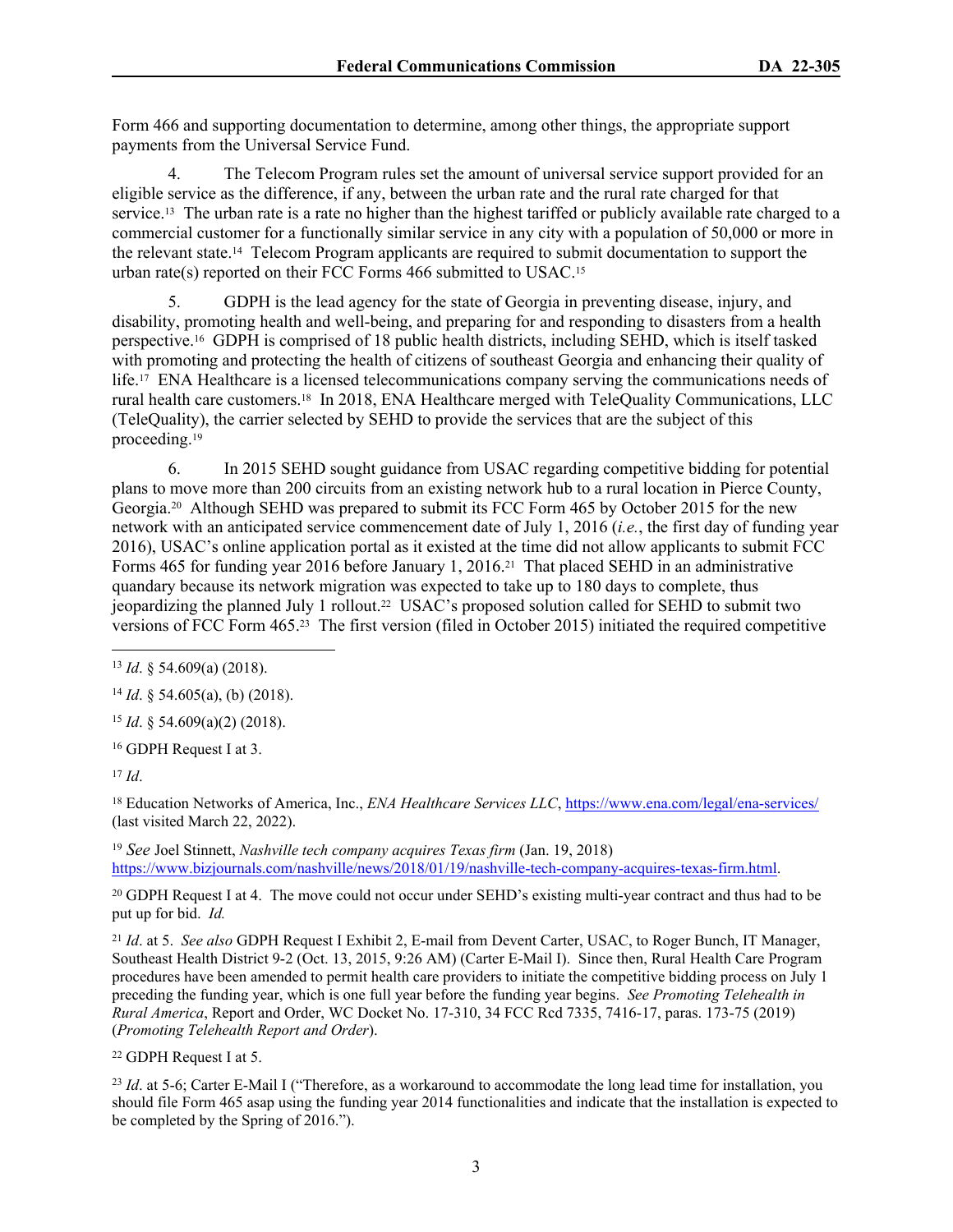bidding process that resulted in four bids, including one from TeleQuality, which SEHD selected as the most cost-effective, and thus winning, bidder. The second version (filed in February 2016) was intended to account for USAC's application system limitations. As described by GDPH, the second form served as a "dummy" request for services to allow SEHD to seek funding year 2016 support after the opening of the January 1, 2016 filing window.<sup>24</sup> The second FCC Form 465 did not initiate a new round of competitive bidding. Indeed, following USAC's advice, SEHD indicated on the second form that it was being posted "[f]or administrative purposes only," that "[b]ids are not solicited at this time," and that "[b]ids for this location were already requested in October 2015 and a carrier has been selected."<sup>25</sup>

7. Between May 2016 and November 2016, SEHD filed 287 funding requests (using multiple FCC Forms 466) covering services provided during either funding year 2015 or funding year 2016.26 On the FCC Forms 466, SEHD indicated that no bids had been received in response to the FCC Form 465 out of a belief that the FCC Form 466 referenced the most recently submitted FCC Form 465 (*i.e.*, the February 2016 version) for which no bids had either been solicited or received.27 When submitting 220 funding requests for funding year 2017, SEHD again indicated on its FCC Forms 466 that no bids had been received in response to the FCC Form 465.28 By the following year, in connection with funding requests covering funding year 2018, SEHD apparently realized the potentially misleading nature of its prior responses. It submitted 57 funding requests that referenced the FCC Form 465 filed in October 2015 that correctly indicated that bids were received.<sup>29</sup>

8. In November 2017, USAC issued two information requests to SEHD concerning funding year 2017 support, one of which requested competitive bidding information for funding years 2015 and 2016 and the other of which sought information about how SEHD had determined its urban rate for funding year 2017.30 SEHD responded to the first information request with copies of the four bids received in response to the October 2015 FCC Form 465, as well as documents relating to the selection of TeleQuality as its service provider.31 The revelation that SEHD had in fact received bids, notwithstanding

<sup>26</sup> GDPH indicates that SEHD filed 288 FCC Forms 466 for funding years 2015 and 2016 in May 2016. GDPH Request I at 7. According to USAC, 287 FCC Forms 466 were filed, as follows: 115 FCC Forms 466 filed between May 19 and July 28, 2016 seeking support for funding year 2015 or 2016, and 172 FCC Forms 466 filed between July 19, 2016 and November 15, 2016 seeking support for funding year 2016. USAC Decision Letter I at 3-4, Appendix A and Appendix B. SEHD's requests sought more than \$3.2 million in support. GDPH Request I at 1. USAC ultimately approved the 2015 and 2016 funding requests and granted evergreen status to the underlying TeleQuality service contract entered into by SEHD on January 5, 2016. USAC Decision I at 3.

<sup>27</sup> GDPH Request I at 7-8.

<sup>28</sup> GDPH Request II at 7. The funding year 2017 requests sought more than \$3.4 million in support. *Id*. at 1. Of the 220 funding requests submitted, 185 referenced the FCC Form 465 filed in February 2016 and 35 referenced the FCC Form 465 filed in October 2015. SEHD acknowledges that, as to the latter for which bids were received, the "no bids" response was "technically incorrect." *Id*. at 7.

<sup>29</sup> GDPH indicates that SEHD filed 60 FCC Forms 466 for funding year 2018. GDPH Request III at 8. According to USAC, 57 FCC Forms 466 were filed. USAC Decision Letter III Appendix A. The funding year 2018 requests sought approximately \$900,000 in support. GDPH Request III at 1.

<sup>30</sup> GDPH Request II at 7-8. These information requests were sent to SEHD prior to the submission of its FCC Forms 466 for funding year 2018, which correctly indicated that SEHD received four bids in response to its request for service.

<sup>24</sup> *See* GDPH Request I at 2. *See also* GDPH Request I Exhibit 2, E-mail from Devent Carter, USAC, to Carolyn Griffin, Telehealth Accountant, Southeast Health District 9-2 (Feb. 2, 2016, 8:31 AM)) (Carter E-Mail II).

<sup>25</sup> *See* Carter E-Mail II ("[SEHD] should file a Form 465 for Funding Year 2016 and indicate the following in Line 29 . . . posted for administrative purposes only. Bids are not solicited at this time. Bids for this location were already requested in October 2015 and a carrier is selected.") (emphasis in original). *See also* GDPH Request I Exhibit 7 (Description of Services Requested & Certification Form (FCC Form 465) of Pierce County Health Department at Block 4, Section 29 (dated Feb. 4, 2016).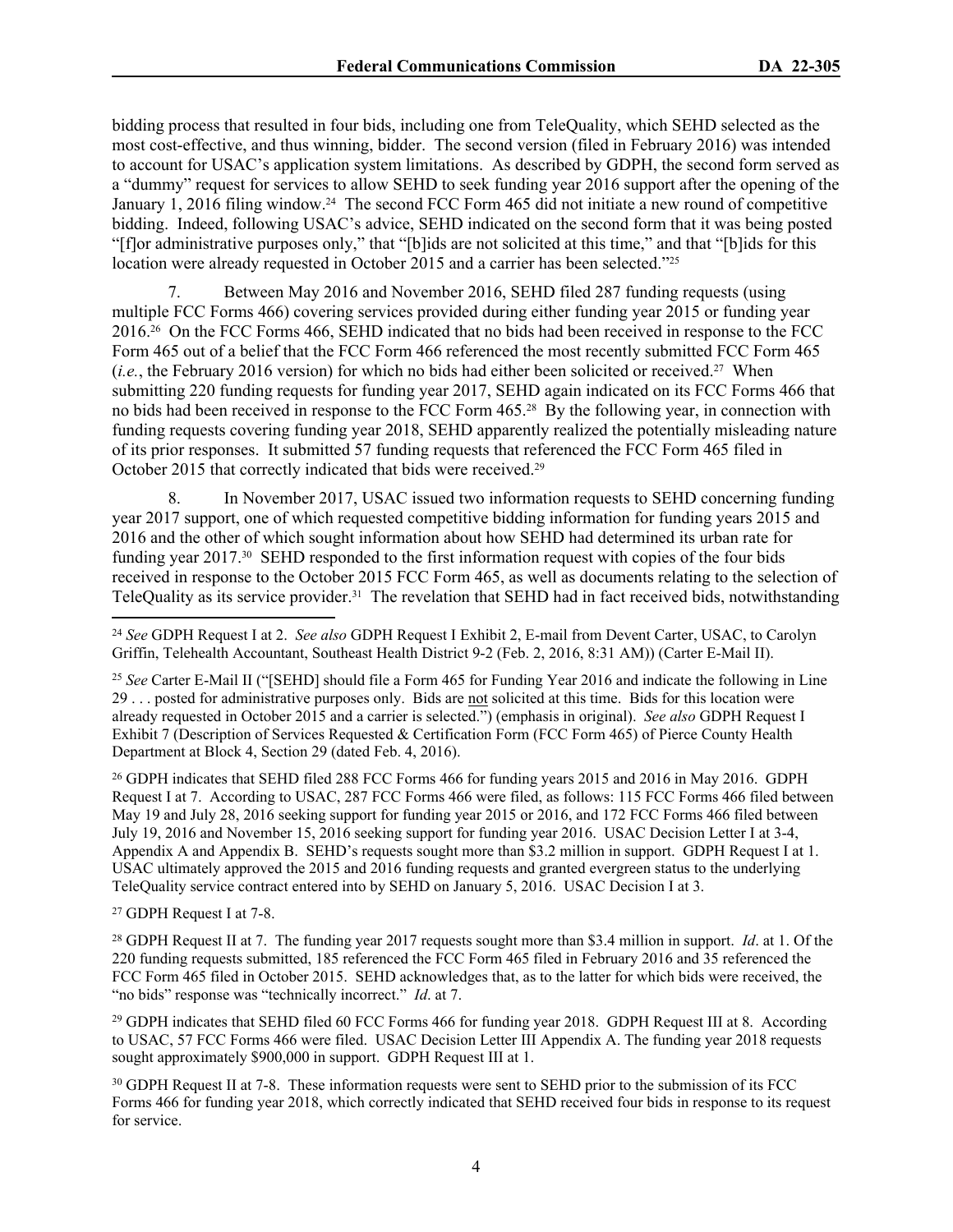its FCC Form 466 indications to the contrary, prompted USAC to issue recovery actions against SEHD for both 2015 and 2016 based on SEHD's failure to submit copies of all bids received as required under section  $54.603(b)(4)$  of our rules.<sup>32</sup> For related reasons, USAC subsequently denied SEHD's funding requests for 2017 and 2018, explaining that the competitive bidding process was "tainted" and "any subsequent FRNs filed from that FCC Form 465 will be denied for funding."<sup>33</sup>

9. In its response to the second information request from USAC in 2017, TeleQuality provided a service quote from a competitor purporting to document the urban rate submitted by SEHD.<sup>34</sup> Two years later, after it identified "other problems" with the service quote, TeleQuality submitted revised urban rate documentation taken from USAC's E-Rate Open Database.<sup>35</sup> Two years after that, SEHD submitted its own revised urban rate documentation, again taken from the E-Rate Open Database.<sup>36</sup> USAC, however, declined to address SEHD's revised documentation because it was untimely filed $37$  and rejected the original urban rate for the 17 FRNs in question, citing SEHD's failure to provide documentation demonstrating that the rates were "tariffed or publicly available" as required by the Commission's rules.38 SEHD appealed USAC's decisions to recover funding for 2015 and 2016, to deny funding requests in 2017 and 2018, and to reject the funding year 2017 urban rates, each of which USAC denied for reasons consistent with its original decisions.<sup>39</sup>

10. GDPH and ENA Healthcare now separately request our review of USAC's three decisions. GDPH maintains in all three of its pleadings that the failure to provide copies of competing bids was a "minor clerical error" that was "linked to confusion around a counter-intuitive workaround process USAC directed [SEHD] to follow."<sup>40</sup> GDPH argues that the minor nature of the error, when coupled with the facts that SEHD's selection of TeleQuality was the product of "a careful and detailed review of each bid" and that SEHD derived "no benefit" from its failure to submit the missing bids,

```
(Continued from previous page)
```
<sup>31</sup> *Id.* at 8; USAC Decision I at 4. SEHD provided the missing bids on a timely basis in response to USAC's information request. *Id.*

<sup>32</sup> GDPH Request I Exhibit 9, Commitment Adjustment Letter from Rural Health Care Division, USAC, to Carolyn Griffin, Pierce County Health Department (Jan. 15, 2020). SEHD appealed the recovery action on March 13, 2020. USAC Decision I at 5.

<sup>33</sup> *See, e.g.,* Funding Denial Email for FRN 1713442 (Apr. 15, 2019); Funding Denial Email for FRN 1830286 (Oct. 29, 2020). SEHD appealed the funding year 2017 denials on June 14, 2019, and the funding year 2018 funding denials on December 22, 2020. USAC Decision II at 6; USAC Decision III at 4.

<sup>34</sup> GDPH Request II at 8. The service quote documented an urban rate of \$129.00. *Id*. TeleQuality provided the same service quote in response to a follow-up information request issued by USAC. USAC Decision II at 5-6.

<sup>35</sup> ENA Healthcare Request II at 9. TeleQuality's revised urban rate of \$329.41 was submitted on March 18, 2019, prior to USAC's decisions to deny SEHD's funding year 2017 funding requests, which were issued on April 15, 2019. USAC Decision II at 6. TeleQuality did not explain what the "other problems" were with the original service quote.

<sup>36</sup> GDPH Request II at 8. SEHD submitted its documentation in April 27, 2021 supporting a \$142.90 urban rate. *Id*.

<sup>37</sup> USAC Decision II at 1, n.1 (SEHD "submitted additional information and documentation to supplement the Appeal; however, USAC does not address the additional information because it was submitted after the 60-day appeal filing deadline."). In its decisions, USAC did not mention TeleQuality's revised urban rate documentation filed in March 2019 while SEHD's appeal was still pending. *See* ENA Healthcare Request II at 19 ("USAC may have simply overlooked [TeleQuality's] filing . . . .").

<sup>38</sup> USAC Decision II at 8.

<sup>39</sup> In support of its funding year 2018 denial, USAC concluded that that SEHD's failure to submit copies of bids "invalidated" the evergreen contract competitive bidding exemption granted to the TeleQuality service agreement, which meant that SEHD should have competitively bid the services for funding year 2018. USAC Decision III at 5.

40 GDPH Request I at 11-16. *See also* GDPH Request II at 11-16; GDPH Request III at 14-15.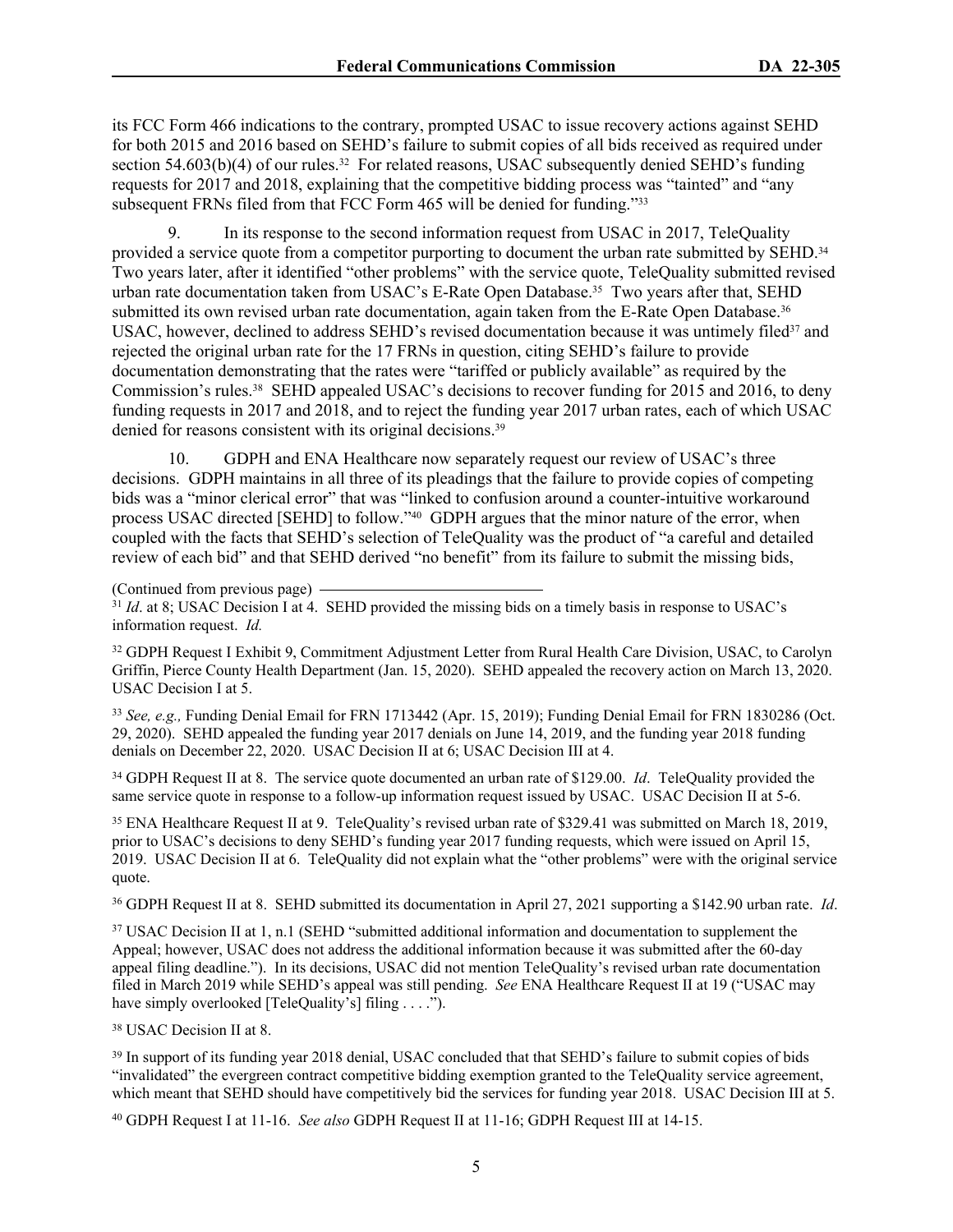warrants relief.<sup>41</sup> ENA Healthcare raises many of these same points in its pleadings.<sup>42</sup> Regarding the rejected urban rates, GDPH and ENA Healthcare request that the Commission direct USAC to accept either of the revised urban rate submissions or some "reasonable" or "acceptable" replacement.<sup>43</sup> In the alternative, both parties seek waiver of the Commission's rules to the extent necessary to grant the requested relief, citing Commission precedent for support.<sup>44</sup>

## **III. DISCUSSION**

11. *Requests for Review of Competitive Bidding Rule Decision.* We deny GDPH and ENA Healthcare's requests for review of USAC's decision regarding section 54.603(b)(4), the Commission's competitive bidding rule that requires the submission of all bids received. However, based on a review of the record and the special circumstances presented, we grant GDPH and ENA Healthcare's requests to waive section 54.603(b)(4). Accordingly, we remand the funding requests listed in Appendices A-C to USAC for further action consistent with this Order.

12. Competitive bidding is a fundamental component of the Telecom Program support mechanism. The rules governing competitive bidding ensure that the bidding process is conducted in a manner that is both fair and open and results in selection of the most cost-effective bidder.<sup>45</sup> To that end, section 54.603(b)(4) requires an applicant to provide "copies of the responses or bids received in response

<sup>42</sup> *See, e.g.,* ENA Healthcare Request I at 7-11 (claiming that USAC's recission of funding is based on "what is most a paperwork mistake . . . that has no bearing on whether the competitive bidding process was fair and open"). ENA Healthcare separately raises two of its own arguments. First, while not objecting to USAC's proposed "workaround" solution, ENA Healthcare maintains that USAC subsequently imposed a requirement on SEHD, unsupported by Commission rule or precedent, that an "applicant … file with its Form 466 bids that were submitted in response to a different FCC Form 465 than the one cited in the Form 466." *Id*. at 11. We are not persuaded by this argument. Commission rule or precedent is not necessary to link SEHD's FCC Forms 466 to the first FCC Form 465 filed in October 2015. The FCC Forms 466 inarguably involved a funding process initiated by the first FCC Form 465. SEHD admits as much when it acknowledges its understanding that the second FCC Form 465 should have been "ignored" for purposes of completing the FCC Forms 466. Parks Decl. at 6. Second, ENA Healthcare maintains that USAC erred when it concluded in its funding year 2018 decision that the evergreen designation of the TeleQuality service contract was "invalidated." ENA Healthcare Request III at 11-13. For support, ENA claims that the "Commission's criteria for evergreen status are separate from and do not require a review of the competitive bidding process." *Id*. at 11. We disagree. Our evergreen contract competitive bidding exemption criteria are prefaced with the requirement that the service contract in question "be entered into . . . as a result of competitive bidding." 47 CFR  $\S 54.642(h)(4)(ii)$  (2018). For that requirement to have any meaning, the contract entered into must be the result of a bidding process that is compliant with the competitive bidding rules. The ability to reverse a contract's evergreen designation in cases where a competitive bidding rule violation is discovered prevents the competitive harm that would result from exempting that non-compliant contract from future rebidding, which in turn serves to protect the Universal Service Fund.

<sup>43</sup> GDPH Request II at 18; ENA Healthcare Request II at 20.

<sup>44</sup> *See, e.g.,* GDPH Request I at 16-19 (citing *Request for Review and Waiver of a Decision by the Universal Service Administrator by Maniilaq Association*, Order, WC Docket No. 02-60, 35 FCC Rcd 1458 (WCB 2020) (*Maniilaq*); ENA Healthcare Request I at 14-16 (citing *Request for Review of Decisions of the Universal Service Administrator by Allendale County School District et al.*, CC Docket No. 02-6, Order, 26 FCC Rcd 6109 (WCB 2011).

<sup>45</sup> 47 CFR § 54.622(b), (c). The fair and open competitive bidding requirement applied to the Telecom Program at all times relevant to this proceeding and has since been codified in our rules. *See Promoting Telehealth Report and Order*, 34 FCC Rcd at 7409-11.

<sup>41</sup> GDPH Request I at 13, 15. GDPH also maintains that, by denying SEHD support for funding year 2018 despite its accurate statement on the FCC Forms 466 that bids were received, USAC is: (1) imposing without subject matter jurisdiction a time-barred sanction that impermissibly penalizes SEHD; (2) acting in an arbitrary manner by failing to consider evidence of a fair and open competitive bidding process; and (3) violating the due process rights of Georgia's rural residents under the Fifth Amendment. GDPH Request III at 9-14, 16-21. Given the relief we grant herein, we need not address these points.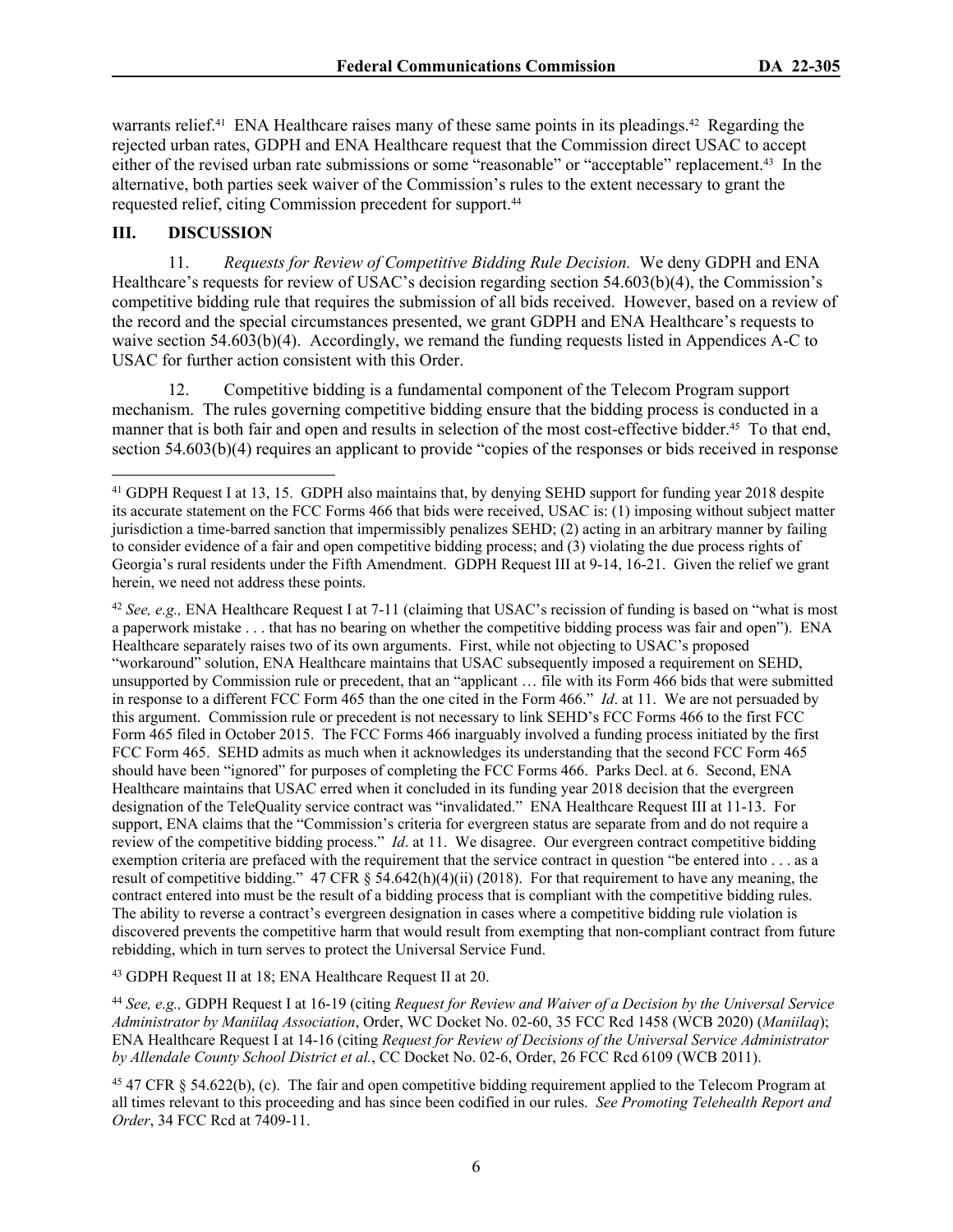to the requested services" to give USAC the documentation necessary to verify that the applicant selected the most cost-effective bidder.46 SEHD plainly did not comply with this requirement when it indicated on its FCC Forms 466 covering funding years 2015, 2016, and 2017 that it had received no bids in response to the FCC Form 465 that initiated the competitive bidding process.<sup>47</sup> SEHD only corrected its error by the time it submitted funding requests for funding year 2018.<sup>48</sup>

13. GDPH and ENA Healthcare maintain that this failure to submit bid copies amounts to a "minor clerical error" or "paperwork mistake" subject to applicant cure, but we disagree.<sup>49</sup> A "minor" clerical error" is the type that "a typist might make when entering data from one list to another, such as mistyping a number, using the wrong name or phone number, failing to enter an item from the source list onto the application, or making an arithmetic error."50 Unlike these types of simple bookkeeping or typographical lapses, SEHD's failure to provide copies of bids directly violated section 54.603(b)(4), which by allowing for verification of cost-effectiveness, acts as an important safeguard against waste, fraud, and abuse of the Universal Service Fund.51 We therefore conclude that SEHD's omission does not equate to the types of minor clerical errors for which our precedent permits correction.<sup>52</sup>

14. Although we disagree that SEHD committed a minor clerical error, we agree with the petitioners that the public interest would be served by and special circumstances exist meriting a waiver in this case. The Commission's rules may be waived for good cause shown.53 The Commission may exercise its discretion to waive a rule where the particular facts make strict compliance inconsistent with the public interest.54 In addition, the Commission may take into account considerations of hardship, equity, or more effective implementation of overall policy on an individual basis.55 Waiver of the Commission's rules is appropriate if both (i) special circumstances warrant a deviation from the general rule, and (ii) such deviation will serve the public interest.<sup>56</sup> Although we conclude here that SEHD violated section 54.603(b)(4) by failing to submit copies of bids received when submitting its funding requests, we find that special circumstances justify, and the public interest is best served, by a grant of a waiver in this limited circumstance. The record shows that SEHD conducted a thorough review of the four bids that it received in 2015.57 Its subsequent failure to document the existence of competing bids in

<sup>48</sup> *See* GDPH Request III at 8.

<sup>49</sup> GDPH Request I at 9 (citing *Request for Review of the Decision of the Universal Service Administrator by Bishop Perry Middle School, et al.,* CC Docket No. 02-6, Order, 21 FCC Rcd 5316 (2006) (*Bishop Perry*); ENA Healthcare Request I at 7.

<sup>50</sup> *Tanana Chiefs Conference, Fairbanks, AK*, Order, WC Docket No. 02-60, 35 FCC Rcd 482, 487 (WCB 2020).

51 *See Maniilaq*, 35 FCC Rcd at 1461-62 (explaining that section 54.603(b)(4) is a competitive bidding rule that ensures that the Universal Service Fund is used wisely and efficiently).

<sup>52</sup> *See, e.g., Bishop Perry*.

<sup>53</sup> 47 CFR § 1.3.

<sup>54</sup> *Northeast Cellular Tel. Co. v. FCC*, 897 F.2d 1164, 1166 (D.C. Cir. 1990) (*Northeast Cellular*).

<sup>55</sup> *WAIT Radio v. FCC*, 418 F.2d 1153, 1159 (D.C. Cir. 1969); *Northeast Cellular*, 897 F.2d at 1166.

<sup>56</sup> *Northeast Cellular*, 897 F.2d at 1166.

<sup>57</sup> GDPH Request I, Exhibit 4 and Exhibit 5. These exhibits include copies of the four bids received in response to the October 2015 request for services and scoring matrices documenting SEHD's basis for selecting TeleQuality as the most cost-effective option. The panels evaluating the four bids examined and assigned a score to each bidder's general information, statement of work, cost for services, and qualifications. Panel members also added written comments supporting their scores. TeleQuality received an average score of 90 out of a possible 100. The other three bidders received average scores of 69, 32, and 25.

<sup>46</sup> *See* 47 CFR § 54.603(b)(4) (2018).

<sup>47</sup> *See* GDPH Request I at 7; GDPH Request II at 7.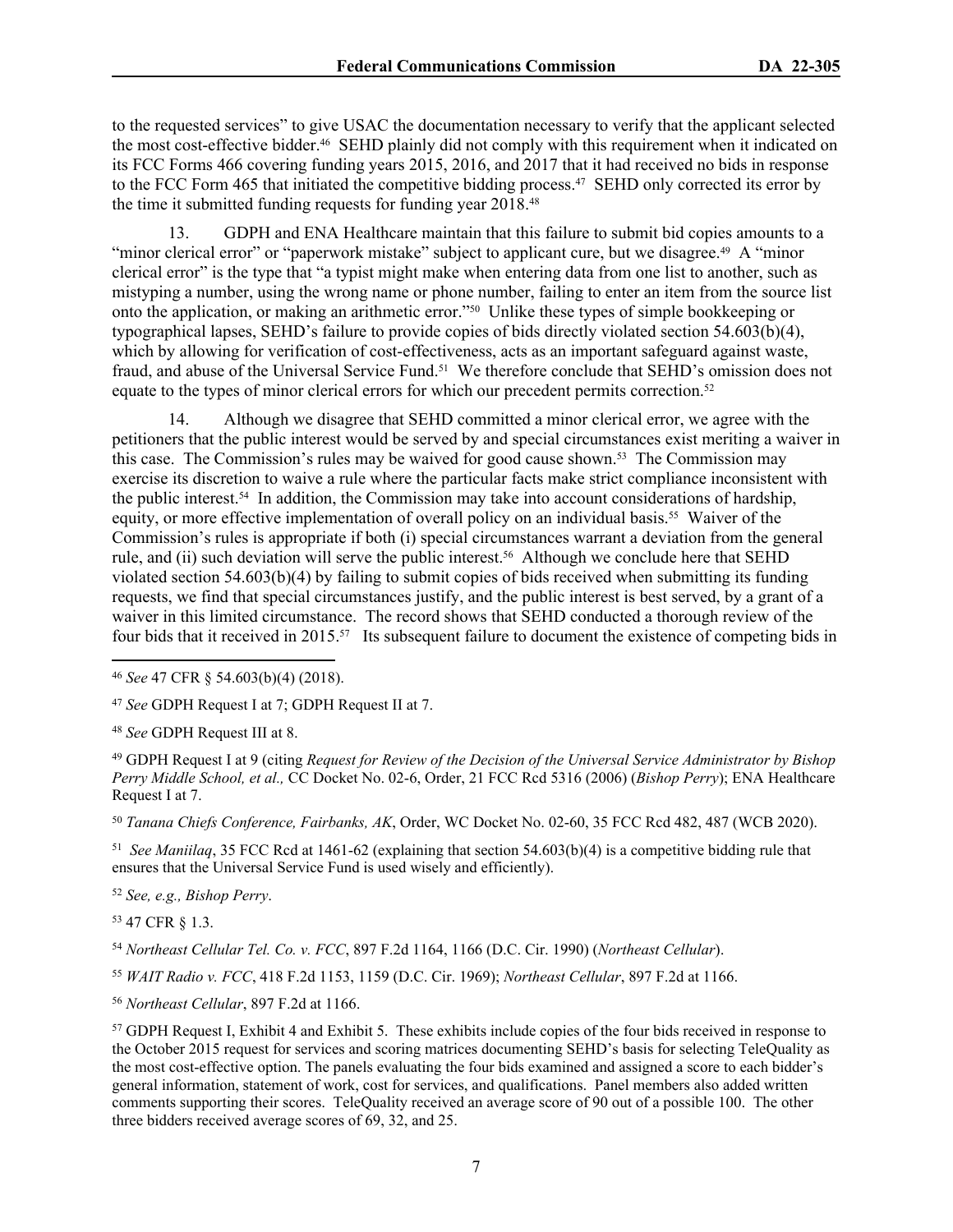the FCC Forms 466, although violative of our rules, does not undo the careful steps that SEHD took in apparent good faith compliance with our competitive bidding requirements. We therefore conclude that the public interest would best be served, and the policy objectives of the Telecom Program's competitive bidding rules would not be undermined, by waiving the requirements of section 54.603(b)(4) in this limited case.

15. We also find that special circumstances support today's waiver. SEHD's failure to submit bid copies was the apparent result of USAC's recommendation to file two FCC Forms 465 in order to circumvent USAC's internal application filing limitations in a manner to permit the timely rollout of service. We are convinced that the filing of the second FCC Form 465 led to SEHD's failure to submit the missing bid copies. As in our *Maniilaq* decision, which the petitioners cite for support, the failure to submit the required supporting documentation did not convey an advantage or benefit to the filer, and the record offers no evidence that the competitive bidding process was not fair and open.<sup>58</sup> In light of the special circumstances present here, we conclude that strict enforcement of section 54.603(b)(4) is not justified.<sup>59</sup> Accordingly, we waive the requirements of section  $54.603(b)(4)$  and remand the funding requests at issue in this appeal to USAC to review SEHD's competitive bidding documentation to ascertain whether SEHD's selection of TeleQuality as its service provider complied with our competitive bidding rules.

16. *Request for Review of Urban Rate Documentation Decision*. We separately grant GDPH and ENA Healthcare's requests to review USAC's decision denying a subset of 17 funding year 2017 requests due to a failure to document urban rates. USAC rejected the service quote submitted by TeleQuality to support those rates because there was nothing in the quote demonstrating that the rates were tariffed or publicly available rates charged to a commercial customer.<sup>60</sup> We need not address that issue because, with its appeal, SEHD submitted a revised urban rate taken from the E-rate Open Database,<sup>61</sup> a rate that satisfies section 54.605's requirement that the rate be publicly available.<sup>62</sup> We therefore direct USAC to use this subsequently filed urban rate when calculating Universal Service Fund support for the 17 FRNs to which it applies.<sup>63</sup>

17. We remand each of the applications at issue in this appeal to USAC to determine whether the applications comply with competitive bidding rules that were not waived in this Order, and we direct USAC to complete its review of the applications and issue a funding commitment or a denial based on a complete review and analysis no later than 90 calendar days from the release date of this Order. In remanding these applications to USAC, we make no finding as to the ultimate eligibility of SEHD's

<sup>62</sup> 47 CFR § 54.605(a), (b).

<sup>58</sup> *Maniilaq*, 35 FCC Rcd at 1462. *See also Application for Review of a Decision of the Wireline Competition Bureau by Pribilof School District, St. Paul Island, Alaska*, CC Docket No. 02-6, Order, 33 FCC Rcd 8378, 8380- 82, paras. 8-11 (2018) (granting a waiver of the deadline to file an appeal to the Commission when the applicant with a late-filed application reasonably believed that its application would be considered due to an inaccurate response in USAC's application system).

<sup>59</sup> *See WAIT Radio*, 418 F.2d at 1159; *Northeast Cellular*, 897 F.2d at 1166.

<sup>60</sup> USAC Decision II at 8.

<sup>&</sup>lt;sup>61</sup> See SEHD Urban Rate Letter (submitting documentation supporting a \$142.95 urban rate for 10 Mbps service offered by Mediacom Illinois LLC to St. Frances Cabrini Catholic Schools as of March 2019).

<sup>&</sup>lt;sup>63</sup> We direct USAC not to use the urban rate contained in the original service quote because TeleQuality identified unspecified "other problems" with the rate documentation that prompted it to submit its own revised urban rate. ENA Healthcare Request II at 9.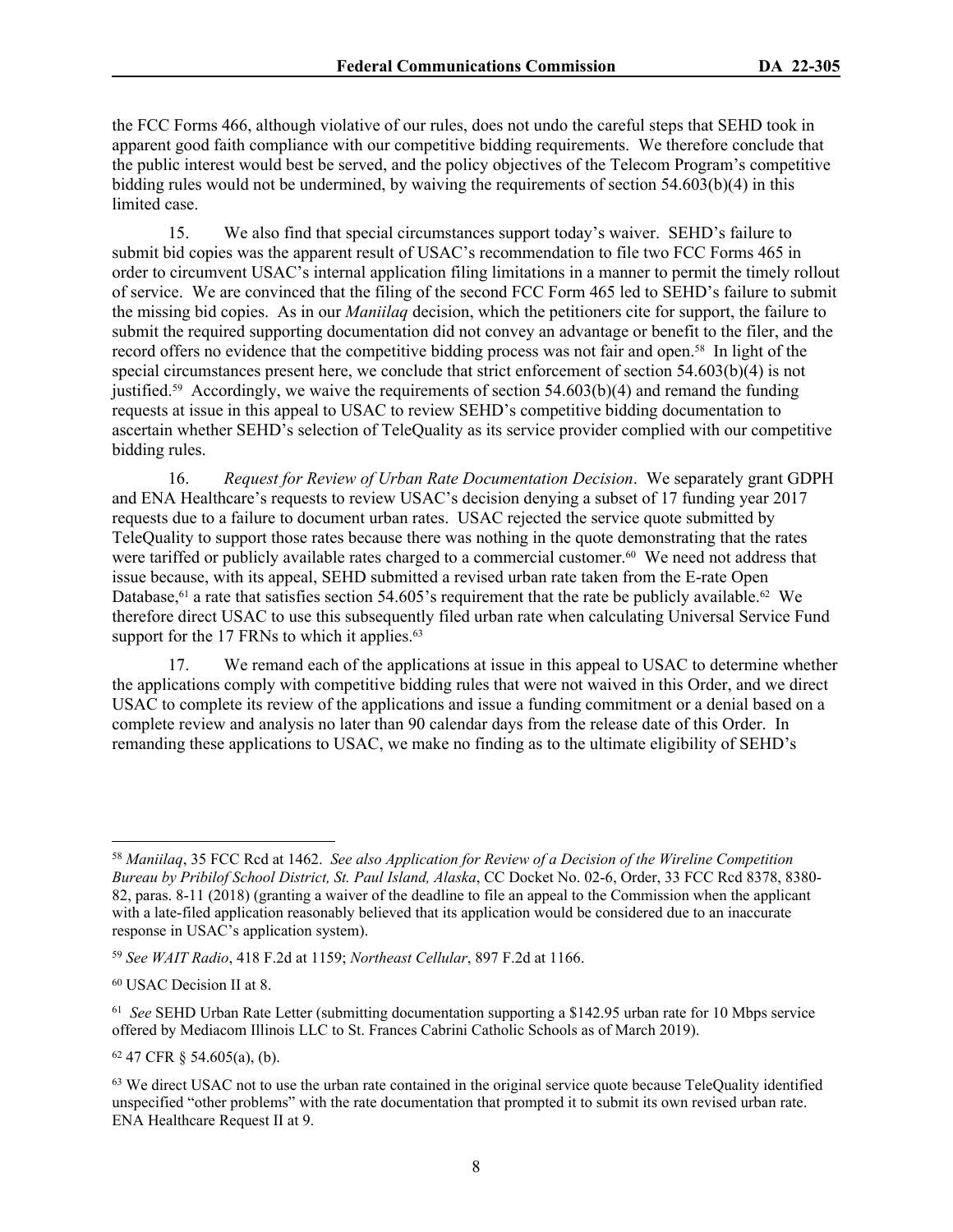applications. We also waive section 54.645(b) (2018) of the Commission's rules and direct USAC to waive any other procedural deadline that might be necessary to effectuate our ruling.<sup>64</sup>

## **IV. ORDERING CLAUSES**

18. ACCORDINGLY, IT IS ORDERED that, pursuant to the authority contained in section 1-4 and 254 of the Communications Act of 1934, as amended, 47 U.S.C. §§ 151-154 and 254, and sections 0.91, 0.291, 1.3 and 54.722(a) of the Commission's rules, 47 CFR §§ 0.91, 0.291, 1.3 and 54.722(a), sections 54.603(b)(4) and 54.645(b) are WAIVED to the extent described herein.

19. IT IS FURTHER ORDERED, pursuant to the authority contained in sections 1-4 and 254 of the Communications Act of 1934, as amended, 47 U.S.C. §§ 151-154 and 254, and sections 1.3 and 54.722(a) of the Commission's rules, 47 CFR §§ 1.3 and 54.722(a), the Request for Review of Decisions of the Universal Service Administrator and Petition for Waiver filed by GDPH on July 27, 2021, and the Request for Review and/or Waiver by ENA Healthcare Services, LLC of a Decision of the Universal Service Administrator filed on July 15, 2021, ARE GRANTED IN PART AND DENIED IN PART to the extent described herein.

20. IT IS FURTHER ORDERED, pursuant to authority contained in section 1-4 and 254 of the Communications Act of 1934, as amended, 47 U.S.C. §§ 151-154 and 254, sections 0.91, 0.291, 1.3,and 54.722(a), 47 CFR §§ 0.91, 0.291, 1.3 and 54.722(a), that the applications identified in Appendices A, B, and C ARE REMANDED to USAC for further action in accordance with the terms of this Order.

21. IT IS FURTHER ORDERED that, pursuant to the authority delegated in section 1.102(b)(1) of the Commission's rules, 47 CFR § 1.102(b)(1), this order SHALL BE EFFECTIVE upon release.

#### FEDERAL COMMUNICATIONS COMMISSION

Jodie C. Griffin Chief Telecommunications Access Policy Division Wireline Competition Bureau

<sup>64</sup> *See* 47 CFR § 54.645(b) (2018) (requiring that invoices be submitted within six months of the end date of the funding commitment). We conclude that the public interest would best be served by waiving any procedural deadlines that may preclude USAC's full consideration of the funding requests that are the subject of this matter.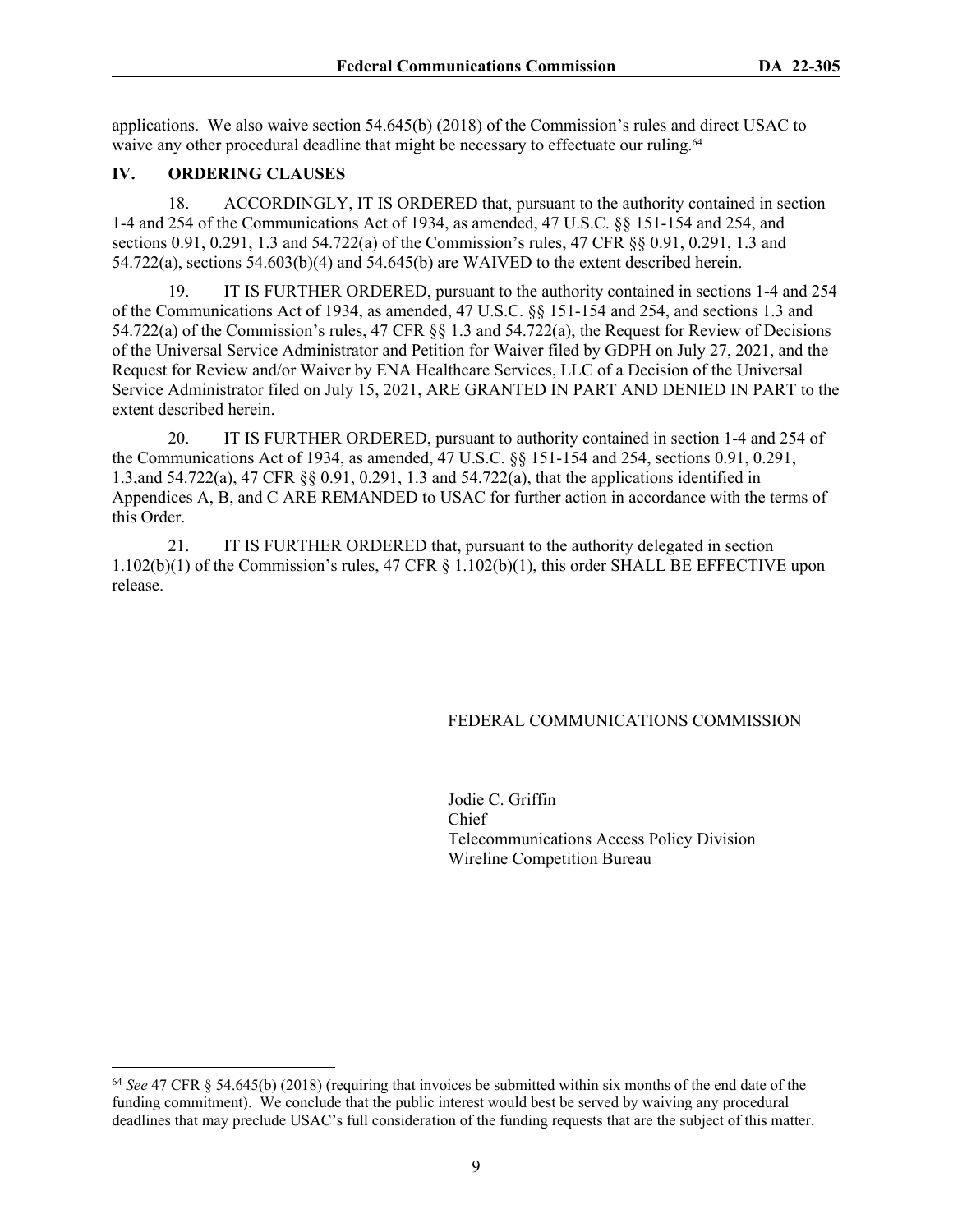# **Appendix A**

## **SEHD Funding Request Numbers for Commitments Subject to Recovery Under USAC Decision I**

## **Funding Year 2015**

| 1580941 | 1581145 | 1581208 |
|---------|---------|---------|
| 1580943 | 1581146 | 1581213 |
| 1581108 | 1581148 | 1581215 |
| 1581109 | 1581155 | 1581221 |
| 1581110 | 1581159 | 1581223 |
| 1581113 | 1581162 | 1581226 |
| 1581115 | 1581166 | 1581994 |
| 1581117 | 1581168 | 1581998 |
| 1581119 | 1581169 | 1582024 |
| 1581120 | 1581173 | 1582025 |
| 1581123 | 1581177 | 1582026 |
| 1581124 | 1581178 | 1582392 |
| 1581126 | 1581180 | 1582395 |
| 1581127 | 1581181 | 1582398 |
| 1581128 | 1581183 | 1582400 |
| 1581129 | 1581184 | 1582439 |
| 1581136 | 1581186 | 1582440 |
| 1581140 | 1581187 | 1583309 |
| 1581141 | 1581189 | 1583310 |
| 1581144 | 1581205 | 1583311 |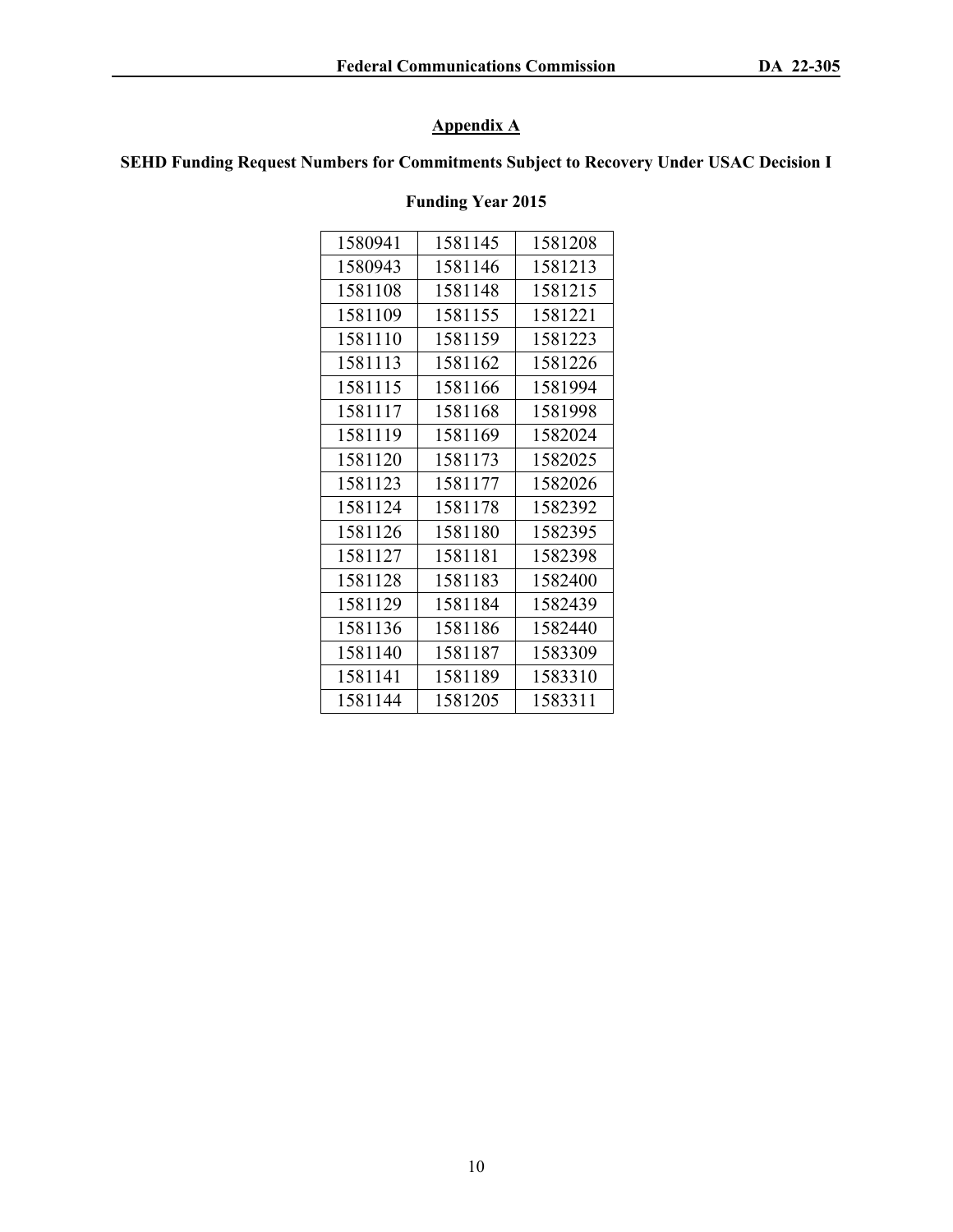# **Funding Year 2016**

| 1685966<br>1685971<br>1685976<br>1685979 | 1686324<br>1686358<br>1686359<br>1686361<br>1686374<br>1686376 | 1686778<br>1686781<br>1686795<br>1686797<br>1686798 | 1687222<br>1687291<br>1687292<br>1687296 | 1688746<br>1688747<br>1688748<br>1688749 | 1693424<br>1693425<br>1693432 |
|------------------------------------------|----------------------------------------------------------------|-----------------------------------------------------|------------------------------------------|------------------------------------------|-------------------------------|
|                                          |                                                                |                                                     |                                          |                                          |                               |
|                                          |                                                                |                                                     |                                          |                                          |                               |
|                                          |                                                                |                                                     |                                          |                                          |                               |
|                                          |                                                                |                                                     |                                          |                                          | 1693437                       |
| 1686025                                  |                                                                |                                                     | 1687357                                  | 1688750                                  | 1693441                       |
| 1686030                                  |                                                                | 1686799                                             | 1687358                                  | 1688751                                  | 1693450                       |
| 1686035                                  | 1686382                                                        | 1686801                                             | 1687359                                  | 1688752                                  | 1693452                       |
| 1686036                                  | 1686386                                                        | 1686804                                             | 1687360                                  | 1688753                                  | 1693456                       |
| 1686038                                  | 1686388                                                        | 1686805                                             | 1687362                                  | 1688754                                  | 1693742                       |
| 1686040                                  | 1686391                                                        | 1686806                                             | 1687363                                  | 1688756                                  | 1693744                       |
| 1686041                                  | 1686393                                                        | 1686808                                             | 1687364                                  | 1688827                                  | 1693747                       |
| 1686053                                  | 1686397                                                        | 1686809                                             | 1687365                                  | 1689146                                  | 1695345                       |
| 1686055                                  | 1686400                                                        | 1686810                                             | 1687377                                  | 1689147                                  | 1695346                       |
| 1686057                                  | 1686403                                                        | 1686811                                             | 1687378                                  | 1689149                                  | 1695347                       |
| 1686059                                  | 1686584                                                        | 1686947                                             | 1687379                                  | 1689152                                  | 1695348                       |
| 1686060                                  | 1686585                                                        | 1686948                                             | 1687380                                  | 1689154                                  | 1695352                       |
| 1686062                                  | 1686612                                                        | 1686950                                             | 1687381                                  | 1692052                                  | 1695353                       |
| 1686100                                  | 1686614                                                        | 1686951                                             | 1688053                                  | 1692055                                  | 1695354                       |
| 1686104                                  | 1686619                                                        | 1686956                                             | 1688055                                  | 1692058                                  | 1695355                       |
| 1686108                                  | 1686675                                                        | 1686957                                             | 1688056                                  | 1692060                                  | 1695356                       |
| 1686109                                  | 1686728                                                        | 1686958                                             | 1688067                                  | 1692066                                  | 1695358                       |
| 1686110                                  | 1686729                                                        | 1686959                                             | 1688078                                  | 1692072                                  | 1695365                       |
| 1686292                                  | 1686730                                                        | 1686960                                             | 1688082                                  | 1692075                                  | 1695366                       |
| 1686293                                  | 1686731                                                        | 1686961                                             | 1688084                                  | 1692084                                  | 1695375                       |
| 1686296                                  | 1686734                                                        | 1686962                                             | 1688087                                  | 1692089                                  | 1695379                       |
| 1686297                                  | 1686735                                                        | 1686963                                             | 1688089                                  | 1692096                                  | 1695389                       |
| 1686298                                  | 1686737                                                        | 1686964                                             | 1688092                                  | 1692101                                  | 1695392                       |
| 1686302                                  | 1686739                                                        | 1686965                                             | 1688098                                  | 1692107                                  | 1695398                       |
| 1686303                                  | 1686740                                                        | 1686966                                             | 1688100                                  | 1692109                                  | 1695404                       |
| 1686305                                  | 1686745                                                        | 1686984                                             | 1688101                                  | 1692135                                  | 1695407                       |
| 1686307                                  | 1686746                                                        | 1686985                                             | 1688102                                  | 1692137                                  | 1695450                       |
| 1686310                                  | 1686756                                                        | 1686986                                             | 1688107                                  | 1692138                                  | 1695455                       |
| 1686312                                  | 1686759                                                        | 1686987                                             | 1688109                                  | 1692139                                  | 1695456                       |
| 1686315                                  | 1686766                                                        | 1686988                                             | 1688112                                  | 1692142                                  | 1695464                       |
| 1686317                                  | 1686767                                                        | 1686989                                             | 1688115                                  | 1693408                                  | 1695770                       |
| 1686318                                  | 1686769                                                        | 1687009                                             | 1688117                                  | 1693410                                  | 1695773                       |
| 1686320                                  | 1686772                                                        | 1687137                                             | 1688119                                  | 1693416                                  | 1695777                       |
| 1686322                                  | 1686776                                                        | 1687138                                             | 1688125                                  | 1693422                                  |                               |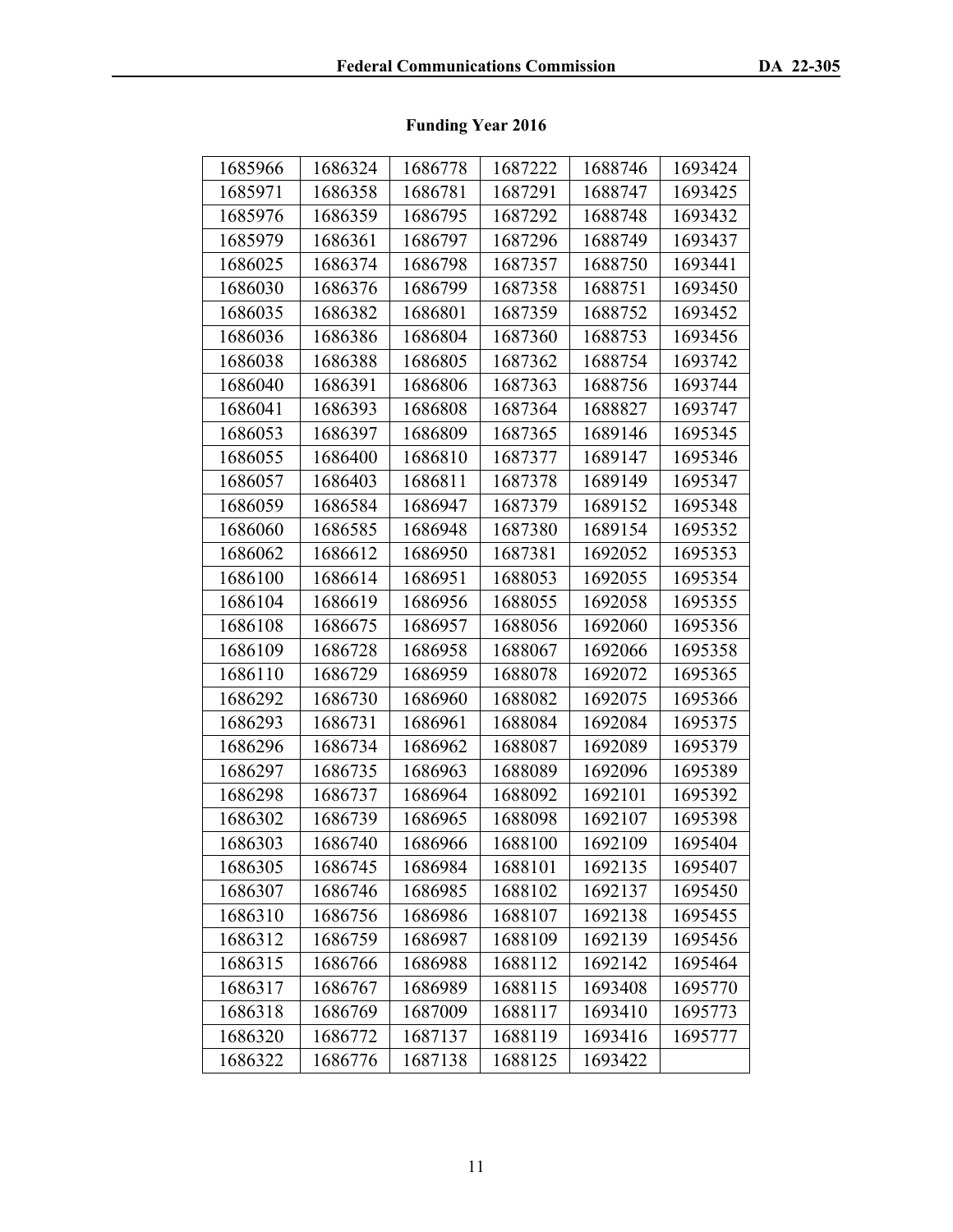## **Appendix B**

| 1713442  | 1714097  | 1717924 | 1718678  | 1719316  | 1720252  |
|----------|----------|---------|----------|----------|----------|
| 1713849  | 1714101  | 1717925 | 1718680  | 1719461  | 1720254  |
| 1713853  | 1714103  | 1717927 | 1718683  | 1719463  | 1720258  |
| 1713855  | 1714105  | 1717929 | 1718684  | 1719467  | 1720260  |
| 1713859  | 1714117  | 1717936 | 1718687  | 1719469  | 1720274  |
| 1713861  | 1714119* | 1717959 | 1718690  | 1719471  | 1720282  |
| 1713869  | 1714122  | 1717960 | 1718693  | 1719472  | 1720285  |
| 1713907  | 1714123  | 1717962 | 1718710  | 1719474  | 1720289  |
| 1713910  | 1714125  | 1718133 | 1718712  | 1719477* | 1720293  |
| 1713914  | 1714126  | 1718135 | 1718713  | 1719495  | 1720296* |
| 1713917  | 1714128  | 1718136 | 1718714  | 1719497  | 1720298  |
| 1713922  | 1714130  | 1718391 | 1718718  | 1719501  | 1720299  |
| 1713927  | 1714132* | 1718393 | 1718720  | 1719503  | 1720302  |
| 1713929  | 1714136* | 1718395 | 1718727  | 1719508  | 1720303  |
| 1713931  | 1714140* | 1718396 | 1718730  | 1719609  | 1720306  |
| 1713937  | 1714144  | 1718399 | 1718773  | 1719621  | 1720307  |
| 1713943  | 1714146  | 1718401 | 1718775  | 1719624  | 1720309  |
| 1713948  | 1714151  | 1718402 | 1718779  | 1719627* | 1720345  |
| 1713952  | 1714542  | 1718403 | 1718781  | 1719629  | 1720362  |
| 1713954  | 1714546* | 1718404 | 1718783* | 1719633  | 1720373  |
| 1713956  | 1714548  | 1718405 | 1718785  | 1719636  | 1720379  |
| 1713957* | 1714552  | 1718407 | 1718801  | 1719637  | 1720386  |
| 1713959  | 1714561  | 1718409 | 1718809  | 1719639  | 1720393  |
| 1713961  | 1714563  | 1718411 | 1718835  | 1719643  | 1720398* |
| 1713964* | 1714564  | 1718412 | 1718841  | 1719646  | 1720406  |
| 1713967  | 1714879  | 1718413 | 1718847  | 1720217  | 1720410  |
| 1714065  | 1714887  | 1718414 | 1718851  | 1720221  | 1721074* |
| 1714069  | 1714890  | 1718416 | 1718858  | 1720222  | 1721078  |
| 1714072* | 1714895  | 1718419 | 1718863  | 1720226  | 1721093  |
| 1714076  | 1714898  | 1718420 | 1718866  | 1720230  | 1721098* |
| 1714078  | 1714905  | 1718421 | 1718871  | 1720231  | 1721193  |
| 1714081  | 1714909  | 1718423 | 1718874  | 1720233  | 1721746  |
| 1714086  | 1714920  | 1718424 | 1718926  | 1720238  | 1722841  |
| 1714088  | 1714925  | 1718425 | 1719296  | 1720239  | 1722848  |
| 1714092  | 1714949  | 1718428 | 1719301  | 1720242  | 1723769  |
| 1714096  | 1714952* | 1718673 | 1719307  | 1720246  | 1724574* |
|          | 1717923  | 1718677 | 1719312  | 1720248  |          |

## **SEHD Funding Request Numbers for Commitments for Funding Year 2017 Denied Under USAC Decision II**

**\*** Indicates FRN with urban rate documentation that USAC determined to be insufficient.